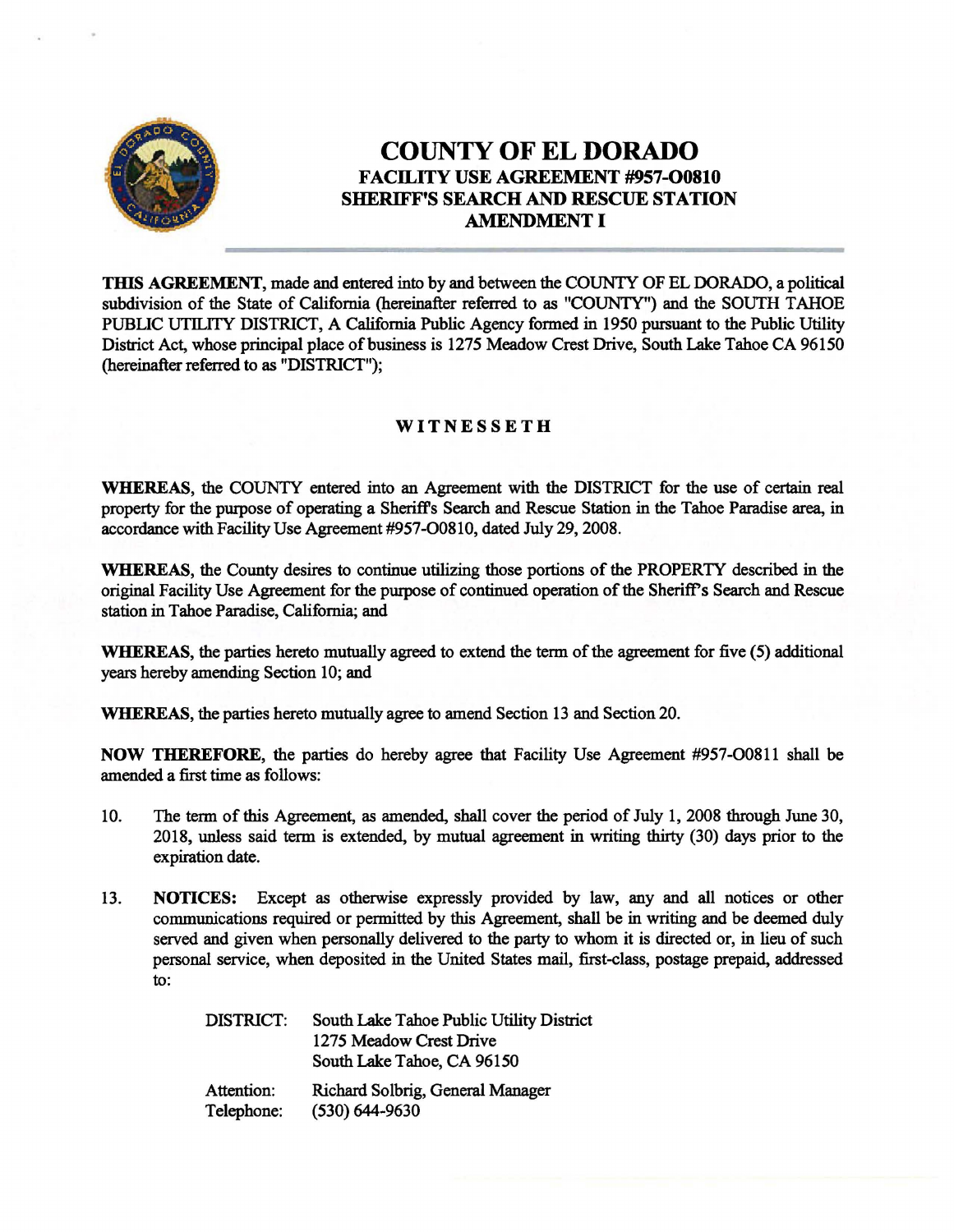|                          | With copy to: Bradley J. Herrema                                                                                                                   |
|--------------------------|----------------------------------------------------------------------------------------------------------------------------------------------------|
|                          | Brownstein Hyatt Farber Schreck                                                                                                                    |
|                          | 21 East Carillo Street                                                                                                                             |
|                          | Santa Barbara, CA 93100                                                                                                                            |
| COUNTY:                  | County of El Dorado<br><b>Chief Administrative Office</b><br><b>Facilities Division</b><br>3000 Fairlane Court, Suite One<br>Placerville, CA 95667 |
| Attention:<br>Telephone: | Russell Fackrell, Facilities Manager<br>$(530) 621 - 7596$                                                                                         |

20. The County Officer or employee with responsibility for administering this Agreement is Russell Fackrell, Facilities Manager, Chief Administrative Office, or successor.

Except as herein amended, all other parts and sections of said Facility Use Agreement #957-00811 shall remain unchanged and in full force and effect.

## DEPARTMENT CONCURRENCE:

Dated:  $\frac{2}{\sqrt{2}}$ //6/1<sup>3</sup>

Signed: John D'Agostini, Sheriff-Coroner Public Administrator

#### CONTRACT ADMINISTRATOR:

Dated:  $\frac{\mathcal{S}}{7h}$ //3 Signed:

Russell Fackrell, Facilities Manager Chief Administrative Office Facilities Division

| 7<br>ĩ<br>٦ |  |
|-------------|--|
| I i<br>į    |  |

 $\ensuremath{\mathnormal{II}}$ 

 $\ensuremath{\mathnormal{II}}$ 

 $\mathcal{U}$ 

 $\prime\prime$